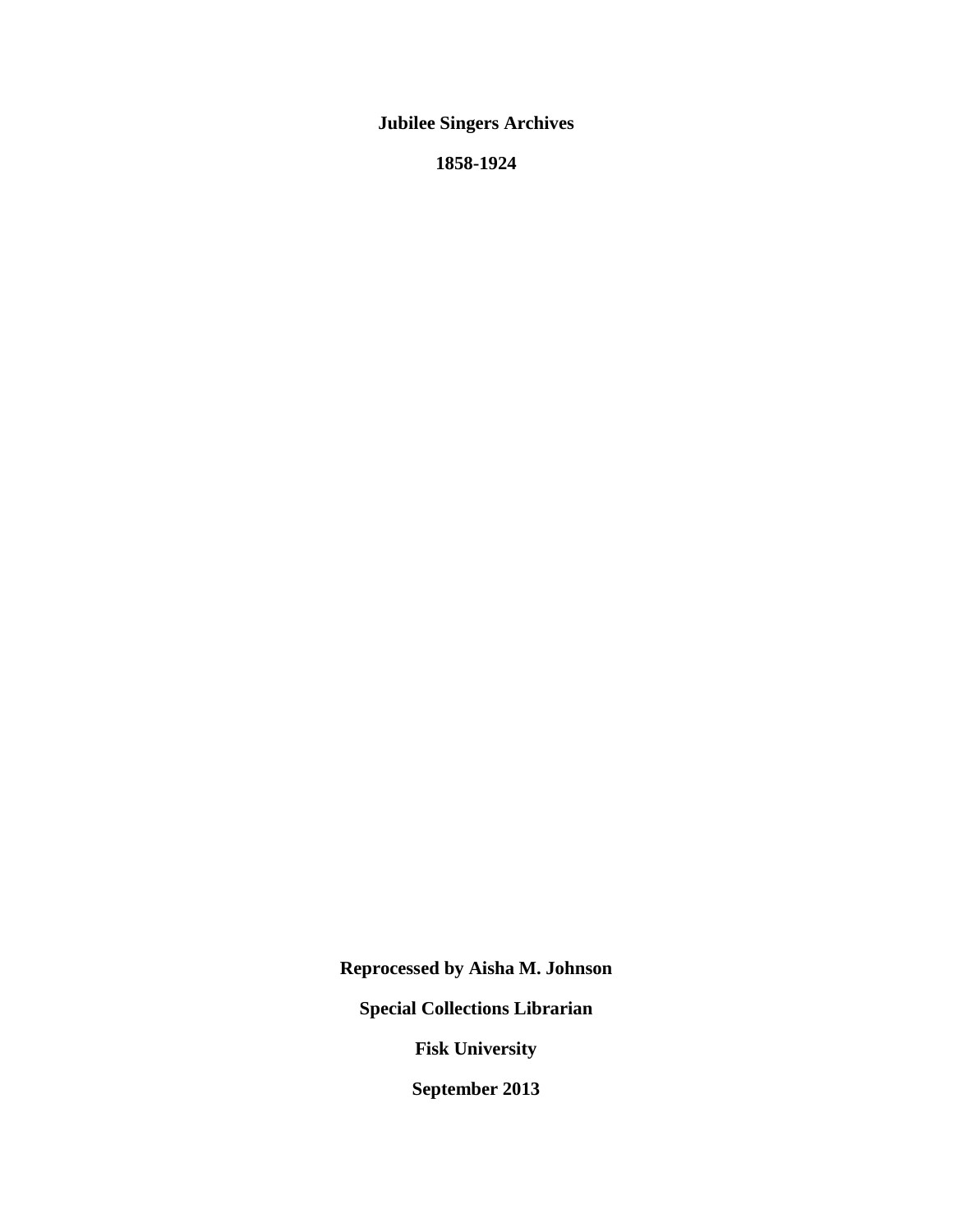**Background**: The tradition of excellence at Fisk has developed out of a history marked by struggle and uncertainty. The Fisk Jubilee Singers originated as a group of students who set out on a concert tour of the North on October 6, 1871 to save a financially ailing school. Their ages ranged from fifteen to twenty-five years old. The idea to form the group was conceived by George L. White, the University's treasurer, against the disapproval of the University. White borrowed money for the tour.

In the beginning, the group met with failure, singing classical and popular music. When they began to sing slave songs, they bought spirituals to the attention of the world during their national and European concerts. It was White who gave them the name Jubilee Singers in memory of the Jewish Year of Jubilee. The original Jubilee Singers (1871) are Minnie Tate, Greene Evans, Isaac Dickerson, Jennie Jackson, Maggie Porter, Ella Sheppard, Thomas Rutling, Benjamin Holmes, Eliza Walker, and George White as director. The Singers raised \$150,000, which went to the building of Jubilee Hall, now a historic landmark.

Today, the tradition of the Jubilee Singers continues at Fisk University. On October  $6<sup>th</sup>$  of every year, Fisk University pauses to observe the anniversary of the singers' departure from campus in 1871. The contemporary Jubilee Singers perform during the University convocation and conclude the day's ceremonies with a pilgrimage to the grave sites of the original Jubilee Singers to sing.

**Scope and Content Note**: The Jubilee Singers Archives, 1858-1924, consists of thirteen archival boxes (6.5 linear feet) focused on the activities of the Fisk University Jubilee Singers. There is an abundance of correspondences from members including George White (organizer), Ella Sheppard Moore, Mabel Imes, America Robinson, Maggie Porter, and Julia Jackson. The collection also includes newspaper clippings, photographs, publicity materials, and programs. The intellect of Ella Sheppard Moore is made apparent through her many manuscripts and publications in the collection. The Jubilee Singers documented there expeditions very well, as shown in the collection's multiple scrapbooks, while the sheet music captures the historical music and arrangements dating back to 1872. In addition, there are three archival boxes filled with materials collected by the Jubilee Singers during their excursions throughout the United States and Europe.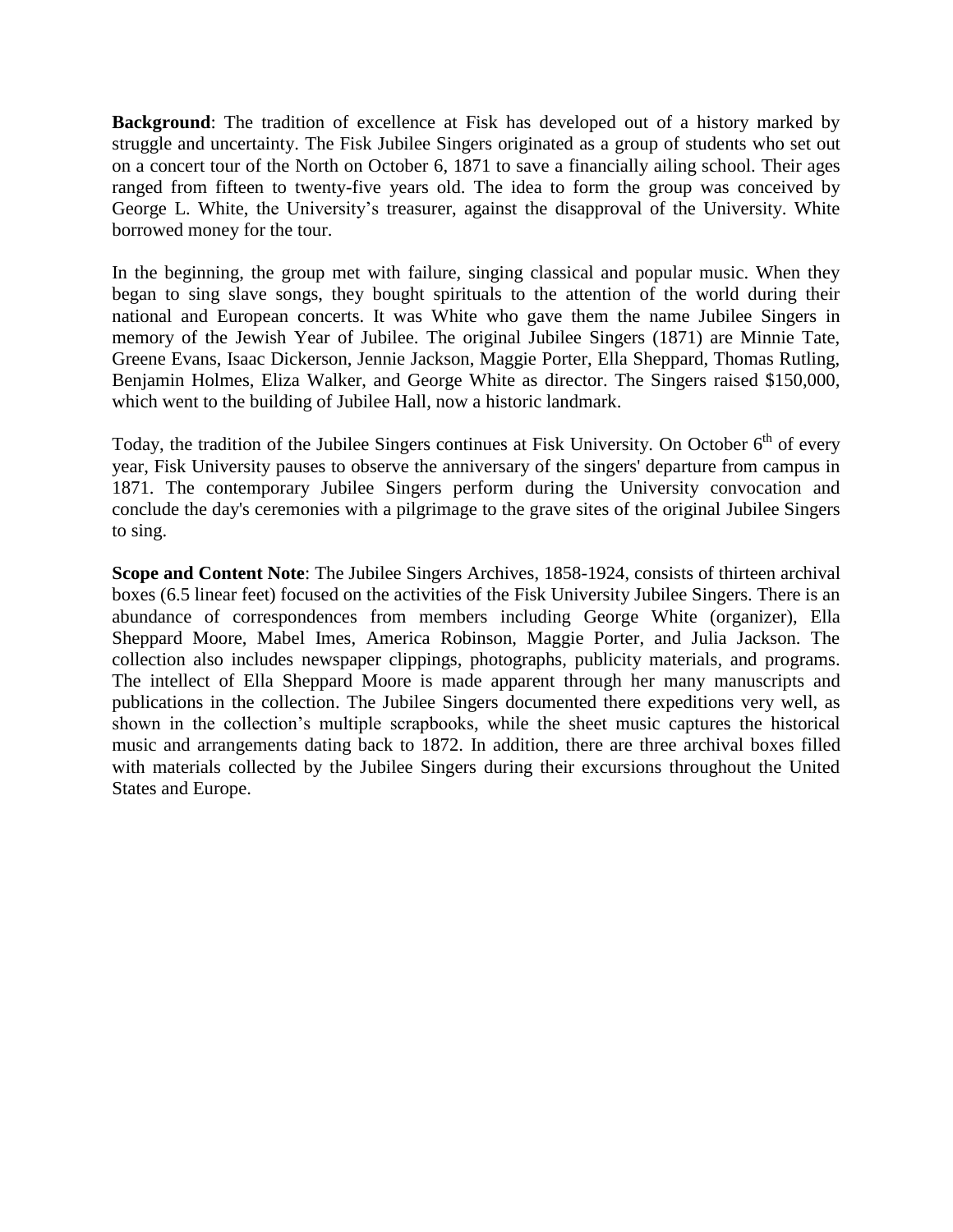Jubilee Singers Archives 1858-1924

#### **Inventory**

### Box 1

History of the Jubilee Singers – Correspondence

- f. 1. History of the Jubilee Singers -- Manuscript
	- 2. Biographical Information -- Mabel Lewis Imes
	- 3. Correspondence, General -- 1858-1860, 1870-1875
	- 4. Correspondence, General -- January August 1876
	- 5. Correspondence, General -- September December 1876
	- 6. Correspondence, General -- 1877-1878, 1883, 1895, 1899
	- 7. Correspondence, General -- no date
	- 8. Correspondence, General -- no date
	- 9. Correspondence, Personal -- Imes, Mabel L.
	- 10. Correspondence, Personal --Jackson, Julia
	- 11. Correspondence, Personal -- Porter, Maggie
	- 12. Correspondence, Personal -- Robinson, America, 1875-1876
	- 13. Correspondence, Personal -- Robinson, America, 1877-1878
	- 14. Correspondence, Personal -- Sheppard, Ella

#### Box 2

#### Financial Records

- f. 1. Financial Records -- Contracts -- 1872-1876, no date
	- 2. Financial Records -- Jubilees Fund Statements -- 1876
	- 3. Financial Records -- Jubilee Singers Receipts and Statements -- 1873
	- 4. Financial Records -- Jubilee Singers Receipts and Statements -- 1874
	- 5. Financial Records -- Jubilee Singers Receipts and Statements -- 1875
	- 6. Financial Records -- Jubilee Singers Receipts and Statements -- 1876
	- 7. Financial Records -- Jubilee Singers Receipts and Statements -- 1877
	- 8. Financial Records -- Jubilee Singers Receipts and Statements -- 1878
	- 9. Financial Records -- Jubilee Singers Receipts and Statements -- 1907
	- 10. Financial Records -- Jubilee Singers Receipts and Statements -- miscellaneous
	- 11. Financial Records -- Jubilee Singers Receipts and Statements -- n.d.

### $\underline{\text{Box } 3}$  (Flat Box)

Newspaper Clippings – Publicity

- f. 1. Newspaper Clippings -- 1870-1875
	- 2. Newspaper Clippings -- 1876-1877
	- 3. Newspaper Clippings -- 1901, 1912, 1922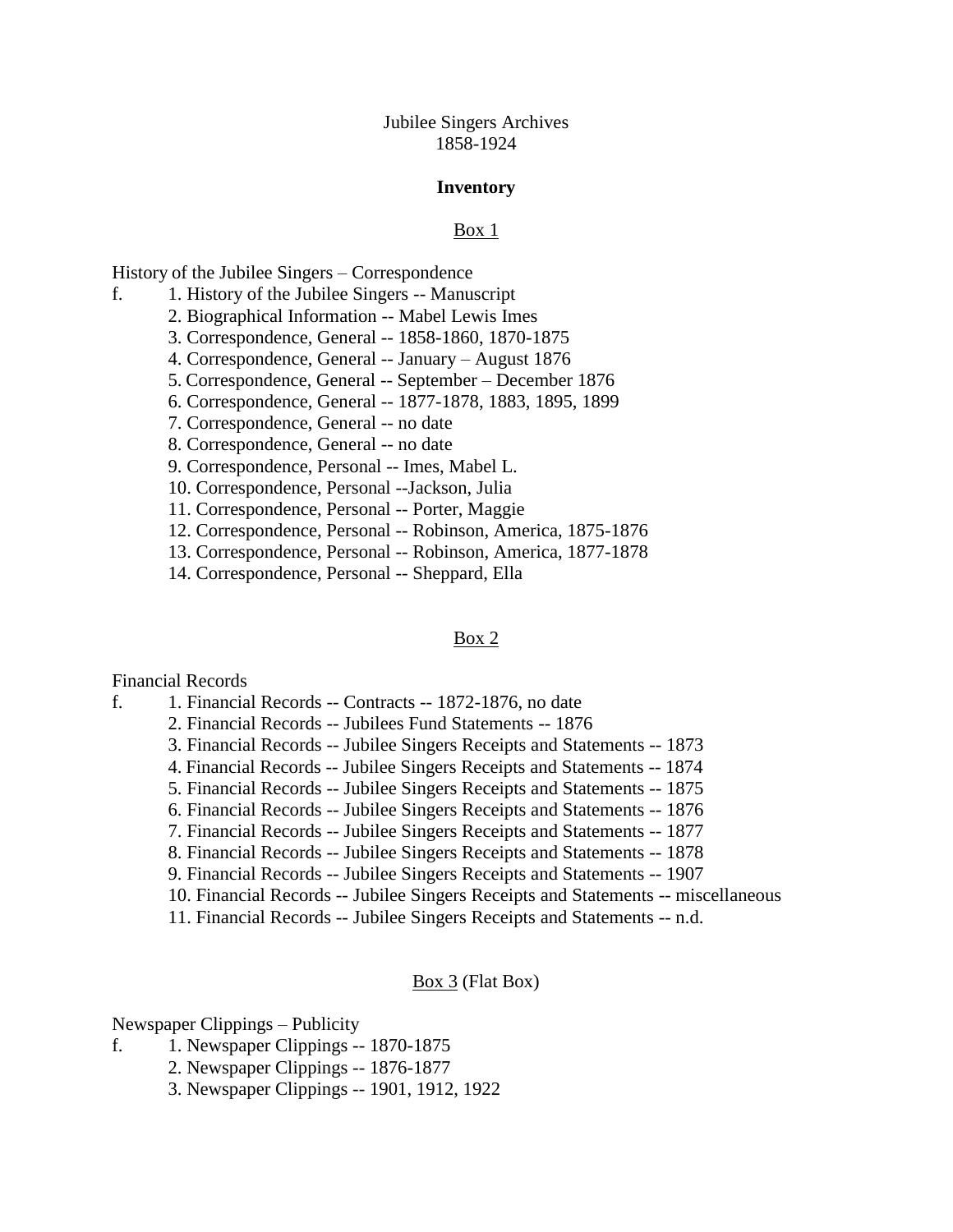- 4. Newspaper Clippings -- Mr. and Mrs. James Myers, Directors of Jubilee Singers
- 5. Newspaper Clippings -- n.d.
- 6. Newspaper Clippings -- n.d.
- 7. Publicity Poster -- Fisk Jubilee Singers, 1873
- 8. Publicity Poster -- Fisk Jubilee Singers National Tour, 1915-1916
- 9. Publicity Poster -- Fisk Jubilee Singers, 1919-1920

### $Box 4$  (Flat Box)</u>

### Photographs

- f. 1. Photographs -- Ella Sheppard (about 16 years old) and Rosa Sheppard (about 4 years old), 1867
	- 2. Photographs -- Jubilee Singers, 1871
	- 3. Photographs -- Mr. George L. and Susan Gilbert White, 1876
	- 4. Photographs -- Jubilee Singers, 1873
	- 5. Photographs -- Jubilee Singers, 1880-1881
	- 6. Photographs -- Jubilee Singers, 1890
	- 7. Photographs -- Jubilee Singers, 1898
	- 8. Photographs -- Jubilee Singers, circa 1900-1902
	- 9. Photographs -- Jubilee Singers and others as they appear in the Fisk University News, 1911
	- 10. Photographs -- Ella Sheppard Moore, n.d.
	- 11. Photographs -- Jubilee Singers Autographs, n.d.
	- 12. Photographs -- Rev. August Pike, n.d.
	- 13. Photographs -- Students of Professor White, n.d.
	- 14. Photographs -- Friends of the Jubilee Singers in Britain, n.d.
	- 15. Photographs -- Jubilee Singers, miscellaneous

### Box 5

### Programs

- f. 1. Programs -- Pre-Jubilee Singers concert, 1871
	- 2. Programs -- 1872
	- 3. Programs -- 1873
	- 4. Programs -- 1874
	- 5. Programs -- 1875
	- 6. Programs -- 1876
	- 7. Programs 1877-1879
	- 8. Programs -- 1880
	- 9. Programs -- 1881-1882
	- 10. Programs -- 1886
	- 11. Programs -- 1895-1898
	- 12. Programs -- 1899
	- 13. Programs -- 1918, 1921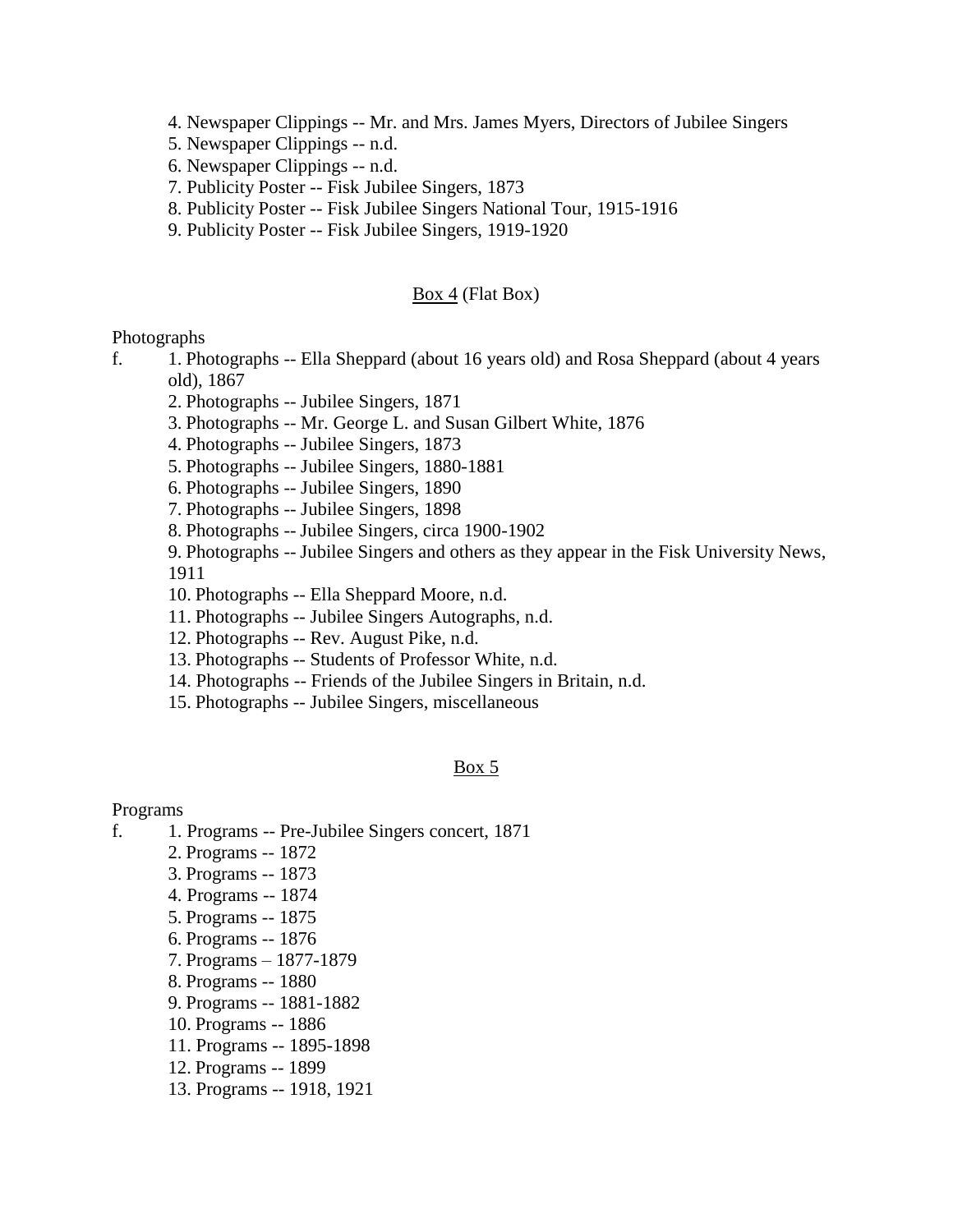14. Programs – n.d.

## Box 6

Publications, Salutations, and Writings

- f. 1. Publications -- Negro Womanhood: Its Past. Authored by Ella Sheppard Moore 2. Publications -- Before Emancipation. Authored by Ella Sheppard Moore 3. Publications -- Article on Ella Sheppard Moore in the Nashville *Globe*, December 1907 4. Publications -- The Story of a Life. Authored by George W. Moore 5. Publications -- Pamphlet about the Jubilee Singers from Berlin, 1877 6. Publications -- Fisk University News, Jubilee Singers Number, October 1911 7. Publications -- Fisk University News, Jubilee Singers Number, November 1914 8. Publications -- Fisk University News, Jubilee Singers Number, October 1915 9. Salutations -- 1878, Read at the meeting in the Hotel L'angleterre at Strasbourg by H. Rockrich, pastor and president of the reformed Conisbury of Strasbourg (Alsace) 10. Writings -- Book of Verse presented to Ella Sheppard by Mabel Lewis, 1874. (vault) 11. Writings -- Manuscript, Poem composed by Ella Sheppard Moore for the Jubilee Singers, 1875. Authored by Ella Sheppard 12. Writings -- Diary of Ella Sheppard, November 7, 1874- November 14, 1876 (vault) 13. Writings -- Diary of Ella Sheppard, October 19, 1877- July 15, 1878 (vault) 14. Writings -- Note concerning a gift of beads given to the Jubilee Singers, authored by Ella Sheppard Moore. n.d. 15. Writings -- Diary and Almanac of J. H. Halley, 1877 16. Writings -- Notes, n.d.
	- 17. Writings -- Miscellaneous

Box 7 (vault)

Scrapbooks, 1867-1877

- f. 1. Scrapbook -- 1867-1872 (cd)
	- 2. Scrapbook -- 1873-1874
	- 3. Scrapbook -- 1876-1877

Box 8 (vault)

Scrapbooks, 1877-1881, 1888

- f. 1. Scrapbook -- 1877-1878
	- 2. Scrapbook -- 1879-1881
	- 3. Scrapbook -- Press Notices and Letters, 1888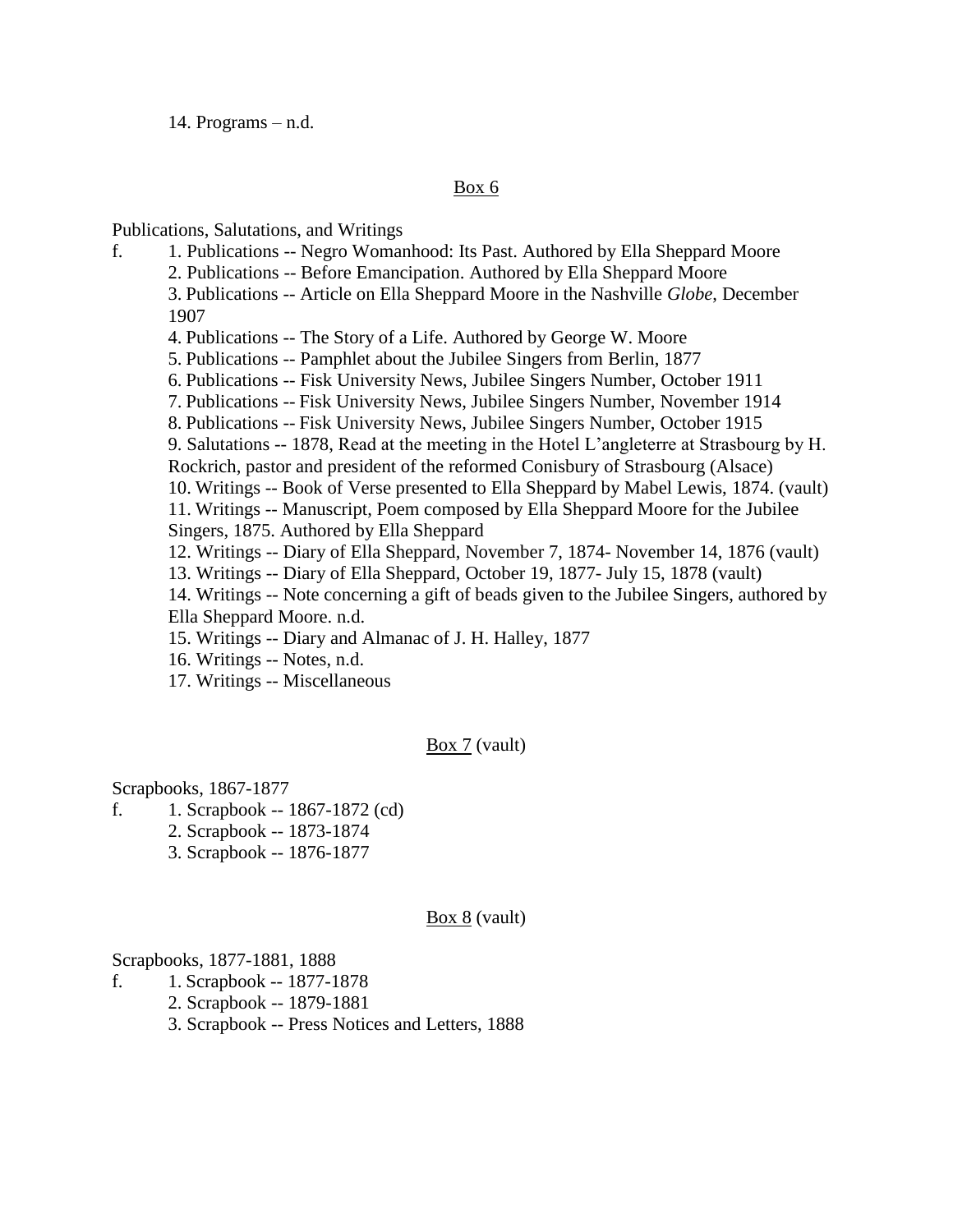## Box 9

## Sheet Music

f. 1. Sheet Music -- "Jubilee Anthem" for the dedicatory services of Jubilee Hall by James Merrylees of Gaslow, Scotland; 1872

2. Sheet Music -- "Jubilee Anthem" for the dedicatory services of Jubilee Hall by James Merrylees of Gaslow, Scotland; 1872

- 3. Sheet Music -- Jubilee Songs (as sung by the Fisk University Jubilee Singers), 1872
- 4. Sheet Music -- Steal Away to Jesus. Repertoire of Professor Work's Group, 1921-1922
- 5. Sheet Music -- Ev'rytime I Feel the Spirit, n.d.

## Box 10

## Collected

- f. 1. Collected -- George W. Moore -- Souvenir du Nouveau Paris
	- 2. Collected -- America Robinson -- Memorabilia
	- 3. Collected -- Ella Sheppard -- Guidebook for Belgium and Holland, 1875
	- 4. Collected -- Ella Sheppard -- Railroad Map of the United States and Canada, 1880
	- 5. Collected -- Rosa Sheppard -- Teaching Certification from Fisk University, 1881
	- 6. Collected -- George L. White -- Pitch Pipe and Brooch
	- 7. Collected -- Autographs written for the original Jubilee Singers, 1873-1891
	- 8. Collected -- Autographs written for the original Jubilee Singers, 1875

## Box 11

## Collected

- f. 1. Collected -- Book of Costumes -- Remembrance of Holland from Rotterdam, April 1877
	- 2. Collected -- Jubilee Singers Letter Book
	- 3. Collected -- Jubilee Singers Passports, 1877
	- 4. Collected -- Jubilee Singers Pocketbook inscribed "Fisk University, 1874" (vault)
	- 5. Collected -- Jubilee Singers Pocketbook inscribed "Fisk University, 1874" (vault)

6. Collected -- Samples of Woolen Goods from the John Houston and Co. in Gaslow, Scotland

7. Collected -- Scenes from Berlin

- 8. Collected -- Tickets for Jubilee Singers Concerts, 1873, 1875 (vault)
- 9. Collected -- Views in the Scottish Lake District in Scotland
- 10. Collected -- Miscellaneous